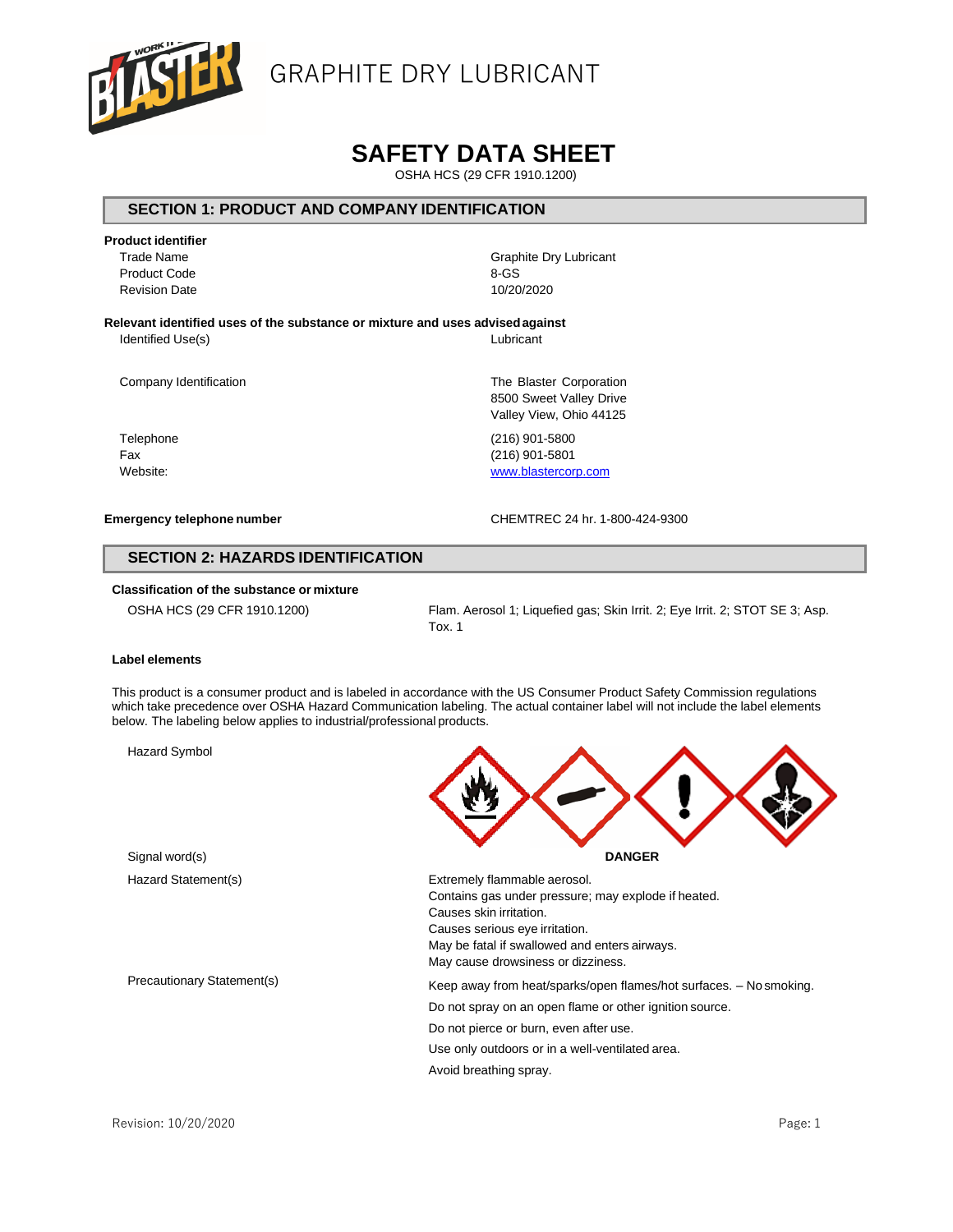

Protect from sunlight and do not expose to temperatures exceeding 50 ºC/122 ºF.

Wear protective gloves/eye protection.

Wash hands and exposed skin after use.

Keep out of reach of children.

**Other hazards** Toxic to aquatic life. Toxic to aquatic life with long lasting effects.

# **SECTION 3: COMPOSITION/INFORMATION ON INGREDIENTS**

| Hazardous Ingredient(s) | $%$ wt. $*$          | CAS No.             | <b>Hazard classification</b> |
|-------------------------|----------------------|---------------------|------------------------------|
|                         |                      | <b>Trade Secret</b> | Flam. Lig. 2; H225           |
|                         |                      |                     | Asp. Tox. 1; H304            |
| Petroleum Distillate    | $30 - 40$            |                     | Skin Irrit. 2; H315          |
|                         |                      |                     | STOT SE 3: H336              |
|                         |                      |                     | Aquatic Acute 2; H401        |
|                         |                      |                     | Aquatic Chronic 2; H411      |
|                         |                      |                     | Flam. Lig. 2; H225           |
| Isopropanol             | $30 - 35$<br>67-63-0 | Eye Irrit. 2; H319  |                              |
|                         |                      |                     | STOT SE 3: H336              |
| Propane                 | $15 - 20$            | 74-98-6             | Flam. Gas 1; H220            |
|                         |                      |                     | Liquefied gas; H280          |
| <b>Butane</b>           | $10 - 15$            | 106-97-8            | Flam. Gas 1; H220            |
|                         |                      |                     | Liquefied gas; H280          |

**Additional Information -** Substances in the product which may present a health or environmental hazard, or which have been assigned occupational exposure limits, are detailed below.**:**

n-Butanol (CAS No. 71-36-3), <1% Propylene glycol methyl ester (CAS No. 107-98-2) <1%

\* The exact percentage withheld as a trade secret in accordance with 29 CFR 1910.1200.

# **SECTION 4: FIRST AID MEASURES**



#### **Description of first aid measures**

| Inhalation                                                                    | IF INHALED: Remove person to fresh air and keep comfortable for<br>breathing. If breathing is labored, administer oxygen. Call a POISON<br>CENTER/doctor if you feel unwell.                     |
|-------------------------------------------------------------------------------|--------------------------------------------------------------------------------------------------------------------------------------------------------------------------------------------------|
| <b>Skin Contact</b>                                                           | Wash affected skin with soap and water. If skin irritation occurs, get<br>medical advice/attention. Take off contaminated clothing and wash it<br>before reuse.                                  |
| Eye Contact                                                                   | IF IN EYES: Rinse cautiously with water for several minutes. Remove<br>contact lenses, if present and easy to do. Continue rinsing. If eye<br>irritation persists, get medical advice/attention. |
| Ingestion                                                                     | Do not give anything by mouth to an unconscious person. Seek medical<br>treatment. Do NOT induce vomiting.                                                                                       |
| Most important symptoms and effects, both acute and<br>delayed                | Aspiration of droplets may cause pulmonary oedema. May cause<br>drowsiness and dizziness.                                                                                                        |
| Indication of any immediate medical attention and<br>special treatment needed | IF SWALLOWED: Immediately call a POISON CENTER or<br>doctor/physician.                                                                                                                           |
| Revision: 10/20/2020                                                          | Page: 2                                                                                                                                                                                          |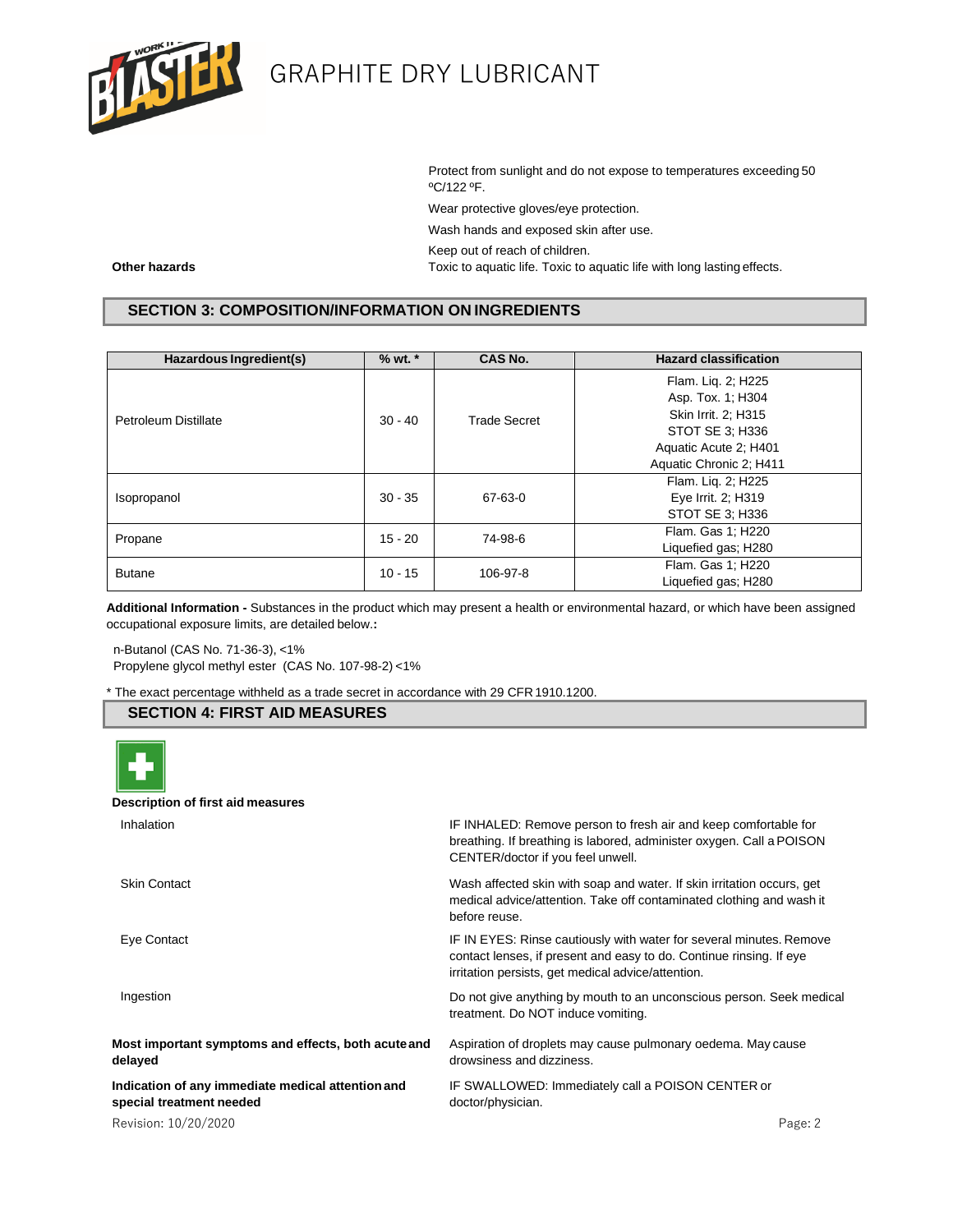

**SECTION 5: FIRE-FIGHTING MEASURES**

| <b>Extinguishing Media</b>                                             |                                                                                                                                                                                           |
|------------------------------------------------------------------------|-------------------------------------------------------------------------------------------------------------------------------------------------------------------------------------------|
| -Suitable Extinguishing Media<br>-Unsuitable Extinguishing Media       | Extinguish with carbon dioxide, dry chemical, foam or water spray.<br>Do not use water jet.                                                                                               |
| Special hazards arising from the substance or<br>mixture               | Highly flammable vapor (flash point below 23°C).                                                                                                                                          |
| <b>Advice for fire-fighters</b>                                        | A self contained breathing apparatus and suitable protective clothing<br>should be worn in fire conditions. Keep containers cool by spraying<br>with water if exposed to fire.            |
| <b>SECTION 6: ACCIDENTAL RELEASE MEASURES</b>                          |                                                                                                                                                                                           |
| Personal precautions, protective equipment and<br>emergency procedures | Keep away from heat/sparks/open flames/hot surfaces. - No smoking.<br>Take precautionary measures against static discharges. Avoid contact<br>with skin and eyes. Avoid breathing vapors. |
| <b>Environmental precautions</b>                                       | Prevent liquid entering sewers, basements and work pits. Collect<br>spillage.                                                                                                             |
| Methods and material for containment and cleaning up                   | Cover spills with inert absorbent material. Transfer to a container for<br>disposal or recovery.                                                                                          |
| Reference to other sections                                            | None                                                                                                                                                                                      |
| <b>Additional Information</b>                                          | None                                                                                                                                                                                      |
| <b>SECTION 7: HANDLING AND STORAGE</b>                                 |                                                                                                                                                                                           |
| Precautions for safe handling                                          | Keep away from heat/sparks/open flames/hot surfaces. - No<br>smoking. Avoid contact with skin and eyes. Use product in a well-<br>ventilated area only.                                   |
| Conditions for safe storage, including any incompatibilities           |                                                                                                                                                                                           |
| -Storage temperature                                                   | Store locked up. Keep in a cool, well ventilated place. Protect from<br>sunlight. Store at temperatures not exceeding 50 °C / 122 °F. Keep<br>container tightly closed.                   |
| -Incompatible materials                                                | This product should be stored away from sources of strong heat or<br>oxidizing chemicals.                                                                                                 |
| Specific end use(s)                                                    | Lubricant                                                                                                                                                                                 |

# **SECTION 8: EXPOSURE CONTROLS/PERSONAL PROTECTION**

| <b>Occupational Exposure Limits</b> |          |           |            |            |            |       |
|-------------------------------------|----------|-----------|------------|------------|------------|-------|
|                                     |          |           | (8hr TWA)  |            | (STEL)     |       |
|                                     |          | PEL       | <b>TLV</b> | <b>PEL</b> | <b>TLV</b> |       |
| <b>SUBSTANCE.</b>                   | CAS No.  | (OSHA)    | (ACGIH)    | (OSHA)     | (ACGIH)    | Note: |
| Alkanes and cycloalkanes (C5 - C8)  |          | -----     | 1500 mg/m3 | -----      | -----      | ----- |
| Alkanes and cycloalkanes (C9 - C15) | -----    | -----     | 1200 mg/m3 | -----      | -----      | ----- |
| Isopropanol                         | 67-63-0  | $400$ ppm | 200 ppm    | -----      | 400 ppm    | ----- |
| n-Butanol                           | 71-36-3  | $100$ ppm | 20 ppm     | -----      | -----      | ----- |
| Propylene glycol methyl ester       | 107-98-2 | -----     | 50 ppm     | -----      | $100$ ppm  | ----- |
| n-Butane                            | 106-97-8 | -----     | 250 ppm    | -----      | -----      | ----- |
| Propane                             | 74-98-6  | 1000 ppm  | $Aspyx.*$  | -----      | -----      | #     |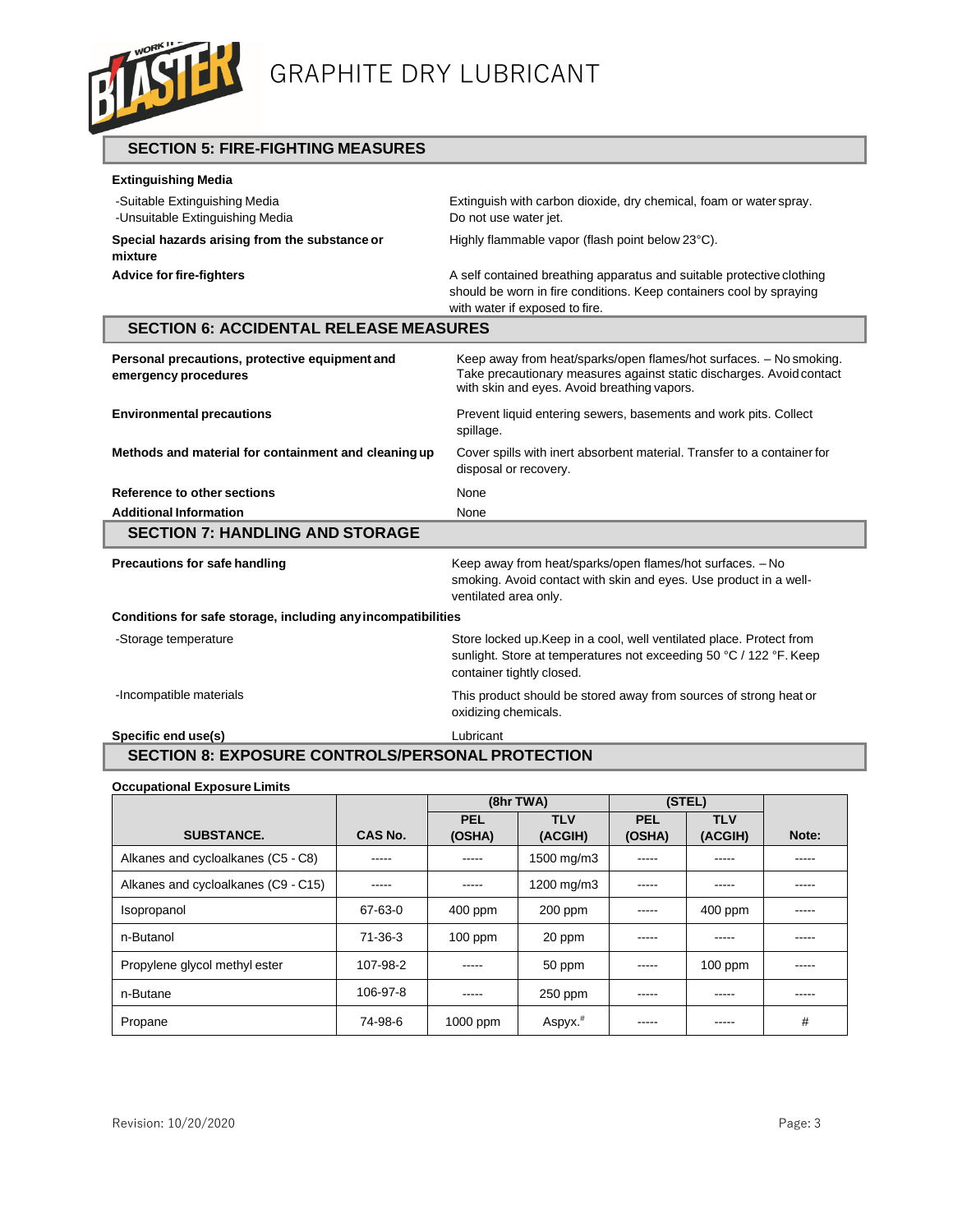

**Exposure controls**

**Personal protection equipment**



**Recommended monitoring method** NIOSH 1550 (Naphthas); NIOSH 1500 (hydrocarbons, B.P. 36 - 126 ºC); NIOSH 1400 (alcohols I); NIOSH 1401 (alcohols II); NIOSH 2554 (Glycol Ethers)

**Appropriate engineering controls** Provide adequate ventilation to ensure that the occupational exposure limit is not exceeded.

Eye/face protection Wear protective eyewear (goggles, face shield, or safety glasses).

Skin protection (Hand protection/ Other) Wear suitable gloves if prolonged skin contact is likely (Butyl rubber)





Respiratory protection **Normally no personal respiratory protection** is necessary. In case of

Thermal hazards **Not normally required.** Use gloves with insulation for thermal protection, when needed.

insufficient ventilation, wear suitable respiratory equipment.

**Environmental Exposure Controls** None known

## **SECTION 9: PHYSICAL AND CHEMICAL PROPERTIES**

**Information on basic physical and chemical properties** Appearance Appearance Aerosol spray Color. Colorless Odor **Mild isopropanol odor** Mild isopropanol odor Odor Threshold (ppm) Not available pH (Value) Not available Melting Point (°C) / Freezing Point (°C) Not available Boiling point/boiling range (°C): Not available Not available Flash Point (°C) **105 ann am t-aonaich an t-aonaich ann am t-aonaich ann am t-aonaich ann am t-aonaich ann am t-aonaich ann am t-aonaich ann am t-aonaich ann an t-aonaich ann an t-aonaich ann am t-aonaich ann an t-aonaich** Evaporation Rate Not available Not available Not available Flammability (solid, gas) The Controller School and The Extremely flammable Extremely flammable Explosive Limit Ranges 2.1% - 9.5% v/v (Propane) Vapor pressure (Pascal) Vapor Density (Air=1) ca. 1.56 @ 0°C (Propane) Density (g/ml) Not available Solubility (Water) Not available Solubility (Other) Not available Partition Coefficient (n-Octanol/water) Not available Auto Ignition Point (°C) 450 (Propane) Decomposition Temperature (°C) Not available Kinematic Viscosity ( $@40^{\circ}$ C) Explosive properties Not explosive. Oxidizing properties Not oxidizing.

### **Other information information in the contract of the contract of the contract of the contract of the contract of the contract of the contract of the contract of the contract of the contract of the contract of the cont**

Revision: 10/20/2020 Page: 4

ca.  $95 \times 10^4$  (Propane) 0.49 mm<sup>2</sup>/sec (Naphtha (petroleum) hydrotreated light)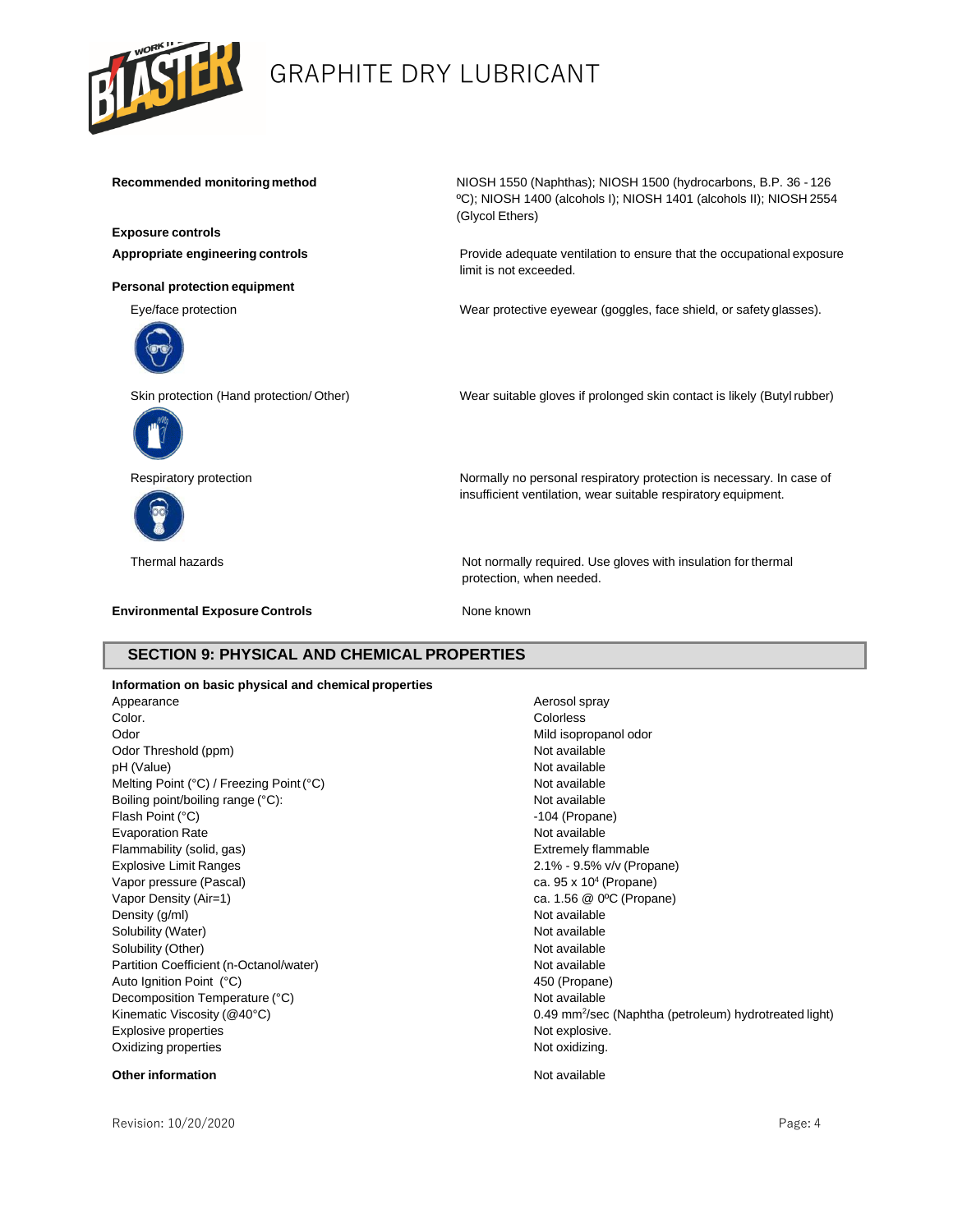

|                                                                                                                    | <b>SECTION 10: STABILITY AND REACTIVITY</b>                                                                                                                                                             |                                                                                           |                                                                                                                                                                                 |              |
|--------------------------------------------------------------------------------------------------------------------|---------------------------------------------------------------------------------------------------------------------------------------------------------------------------------------------------------|-------------------------------------------------------------------------------------------|---------------------------------------------------------------------------------------------------------------------------------------------------------------------------------|--------------|
| <b>Reactivity</b><br><b>Chemical stability</b><br>Possibility of hazardous reactions<br><b>Conditions to avoid</b> |                                                                                                                                                                                                         | Stable.                                                                                   | Stable under normal conditions.<br>None anticipated.<br>Avoid contact with heat and ignition sources.                                                                           |              |
| Incompatible materials                                                                                             |                                                                                                                                                                                                         |                                                                                           | Strong oxidizing agents; Strong Acids; Aldehydes; Halogens;<br>Amines; Halogenated Hydrocarbons, Alkalis.Do not use with<br>aluminum equipment at temperatures exceeding 120°F. |              |
| Hazardous decomposition product(s)                                                                                 |                                                                                                                                                                                                         |                                                                                           | Carbon monoxide, Carbon dioxide, Acrid smoke                                                                                                                                    |              |
|                                                                                                                    | <b>SECTION 11: TOXICOLOGICAL INFORMATION</b>                                                                                                                                                            |                                                                                           |                                                                                                                                                                                 |              |
|                                                                                                                    | Exposure routes: Inhalation, Skin Contact, Eye Contact                                                                                                                                                  |                                                                                           |                                                                                                                                                                                 |              |
| Information on toxicological effects                                                                               |                                                                                                                                                                                                         |                                                                                           |                                                                                                                                                                                 |              |
|                                                                                                                    | Petroleum distillate (CAS No. Trade Secret) - By analogy with similar materials:                                                                                                                        |                                                                                           |                                                                                                                                                                                 |              |
| <b>Acute toxicity</b> (calculated / estimated)                                                                     |                                                                                                                                                                                                         |                                                                                           | Oral: LD50 >5000 mg/kg-bw<br>Dermal: LD50 >2000 mg/kg-bw<br>Inhalation: LC0 ≥7.6 mg/l (Vapor), 4-hr. rat - May cause<br>drowsiness or dizziness.                                |              |
| <b>Irritation/Corrosivity</b>                                                                                      | Causes skin irritation. Repeated exposure may cause skin dryness<br>or cracking.                                                                                                                        |                                                                                           |                                                                                                                                                                                 |              |
| <b>Sensitization</b>                                                                                               | It is not a skin sensitizer.                                                                                                                                                                            |                                                                                           |                                                                                                                                                                                 |              |
| <b>Repeated dose toxicity</b>                                                                                      |                                                                                                                                                                                                         | Dermal: NOEAL >2000 mg/kg bw (systemic effects)<br>Inhalation: $NOAEC = 1.4$ mg/l (Vapor) |                                                                                                                                                                                 |              |
| Carcinogenicity                                                                                                    |                                                                                                                                                                                                         |                                                                                           | It is unlikely to present a carcinogenic hazard to man.                                                                                                                         |              |
| <b>NTP</b>                                                                                                         | <b>IARC</b>                                                                                                                                                                                             | <b>ACGIH</b>                                                                              | <b>OSHA</b>                                                                                                                                                                     | <b>NIOSH</b> |
| No.                                                                                                                | No.                                                                                                                                                                                                     | No.                                                                                       | No.                                                                                                                                                                             | No.          |
| <b>Mutagenicity</b><br><b>Reproductive toxicity</b>                                                                |                                                                                                                                                                                                         | Not to be expected<br>Not to be expected                                                  |                                                                                                                                                                                 |              |
| <b>Acute toxicity</b>                                                                                              | Isopropanol (CAS# 67-63-0):<br>Oral: LD50 = $5.84$ g/kg (rat)<br>Inhalation: $LC50 > 1000$ ppm (rat) 6 hour(s)<br>Dermal: LD50 = $16.4$ ml/kg (rabbit) 24 hour(s)<br>May cause drowsiness or dizziness. |                                                                                           |                                                                                                                                                                                 |              |
| <b>Irritation/Corrosivity</b><br><b>Sensitization</b>                                                              | Irritating to eyes.<br>It is not a skin sensitizer.                                                                                                                                                     |                                                                                           |                                                                                                                                                                                 |              |
| <b>Repeated dose toxicity</b>                                                                                      | $NOAEL = 5,000$ ppm (Inhalation)<br>May cause drowsiness or dizziness.                                                                                                                                  |                                                                                           |                                                                                                                                                                                 |              |
| Carcinogenicity                                                                                                    |                                                                                                                                                                                                         |                                                                                           | It is unlikely to present a carcinogenic hazard to man.                                                                                                                         |              |
| <b>NTP</b>                                                                                                         | <b>IARC</b>                                                                                                                                                                                             | <b>ACGIH</b>                                                                              | <b>OSHA</b>                                                                                                                                                                     | <b>NIOSH</b> |
| No.                                                                                                                | No.                                                                                                                                                                                                     | No.                                                                                       | No.                                                                                                                                                                             | No.          |
| <b>Mutagenicity</b><br><b>Reproductive toxicity</b>                                                                |                                                                                                                                                                                                         | Not available                                                                             | There is no evidence of mutagenic potential.                                                                                                                                    |              |

# **SECTION 12: ECOLOGICAL INFORMATION**

# **Ecotoxicity**

Petroleum distillate (CAS No. Trade Secret) - By analogy with similar materials: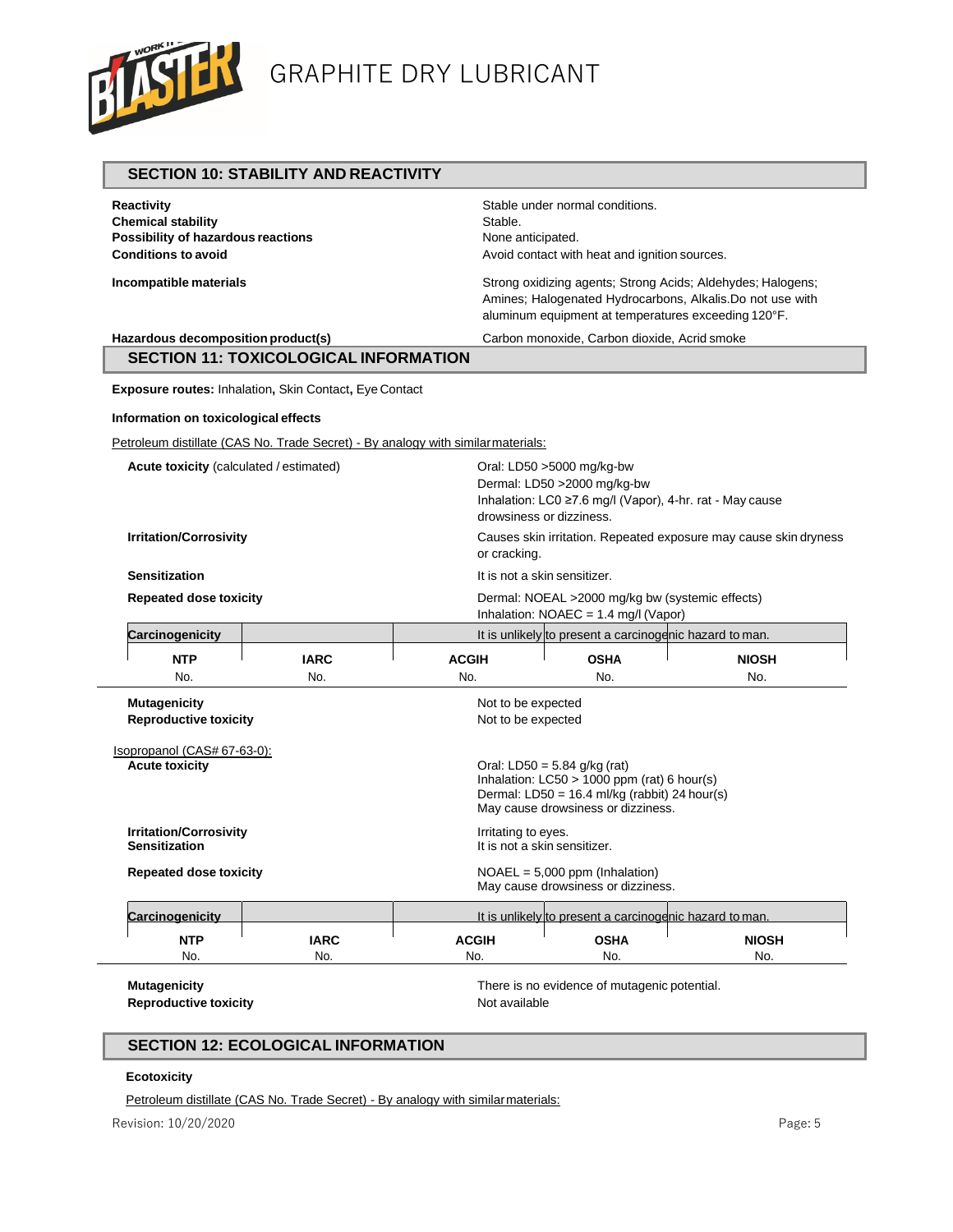

| Short term                                                                                                                                                  | LL50 (96 hour): 8.2 mg/L (fish)<br>EL50 (48 hour): 4.5 mg/L (crustacea)<br>EL50 (72 hour): 3.1 mg/L (algae)          |
|-------------------------------------------------------------------------------------------------------------------------------------------------------------|----------------------------------------------------------------------------------------------------------------------|
| Long Term                                                                                                                                                   | NOELR (21 days): 2.6 mg/L (crustacea; reproduction)<br>NOELR (72 hour): 0.5 mg/L (algae; growth rate)                |
| Persistence and degradability                                                                                                                               | According to OECD criteria the product is not readily biodegradable but<br>inherently biodegradable.                 |
| <b>Bioaccumulative potential</b><br><b>Mobility in soil</b><br><b>Results of PBT and vPvB assessment</b><br>Other adverse effects                           | The product has no potential for bioaccumulation.<br>Not available.<br>Not classified as PBT or vPvB.<br>None known. |
| Isopropanol (CAS# 67-63-0):                                                                                                                                 |                                                                                                                      |
| Short term                                                                                                                                                  | LC50 (96 hour): 10,000 mg/l (Fathead minnow (Pimephales promelas))<br>LC50 24hour(s): $>10,000$ mg/l (Daphnia magna) |
| Long Term                                                                                                                                                   | NOEC: 3.37 µmol/l (Daphnia magna) (Growth rate)                                                                      |
| Persistence and degradability<br><b>Bioaccumulative potential</b><br><b>Mobility in soil</b><br>Results of PBT and vPvB assessment<br>Other adverse effects | Readily biodegradable.<br>Not available.<br>Not available.<br>Not classified as PBT or vPvB.<br>None known.          |
| <b>SECTION 13: DISPOSAL CONSIDERATIONS</b>                                                                                                                  |                                                                                                                      |

**Waste treatment methods** Disposal should be in accordance with local, state or national legislation. Consult an accredited waste disposal contractor orthe local authority for advice.

## **SECTION 14: TRANSPORT INFORMATION**

|                              | <b>U.S. DOT</b>     | Sea transport<br>(IMDG) | Air transport<br>(ICAO/IATA) |
|------------------------------|---------------------|-------------------------|------------------------------|
| UN number                    | 1950                | 1950                    | 1950                         |
| <b>Proper Shipping Name</b>  | Aerosols, flammable | Aerosols, flammable     | Aerosols, flammable          |
| Transport hazard class(es)   | 2.1                 | 2.1                     |                              |
| Packing group                | Not applicable      | Not applicable          | Not applicable               |
| <b>Environmental hazards</b> | None assigned       | None assigned           | None assigned                |
| Special precautions for user | None assigned       | None assigned           | None assigned                |

**Transport in bulk according to Annex II of MARPOL73/78 and the IBC Code:** Not applicable

### **SECTION 15: REGULATORY INFORMATION**

**Safety, health and environmental regulations/legislation specific for the substance or mixture:** 

**TSCA (Toxic Substance Control Act) -** Inventory Status**:** All components listed or polymer exempt.

**Designated Hazardous Substances and Reportable Quantities (40 CFR302.4)**:

| <b>Chemical Name</b>                                                                | CAS No.           | Typical %wt.                  | <b>RQ</b> (Pounds) |
|-------------------------------------------------------------------------------------|-------------------|-------------------------------|--------------------|
| n-Butanol                                                                           | 71-36-3           | 0.3                           | 5000               |
| SARA 311/312 - Hazard Categories:<br>$\boxtimes$ Fire<br>$\boxtimes$ Sudden Release | $\Box$ Reactivitv | $\boxtimes$ Immediate (acute) | □Chronic (delayed) |
| SARA 313 - Toxic Chemicals (40 CFR 372):                                            |                   |                               |                    |